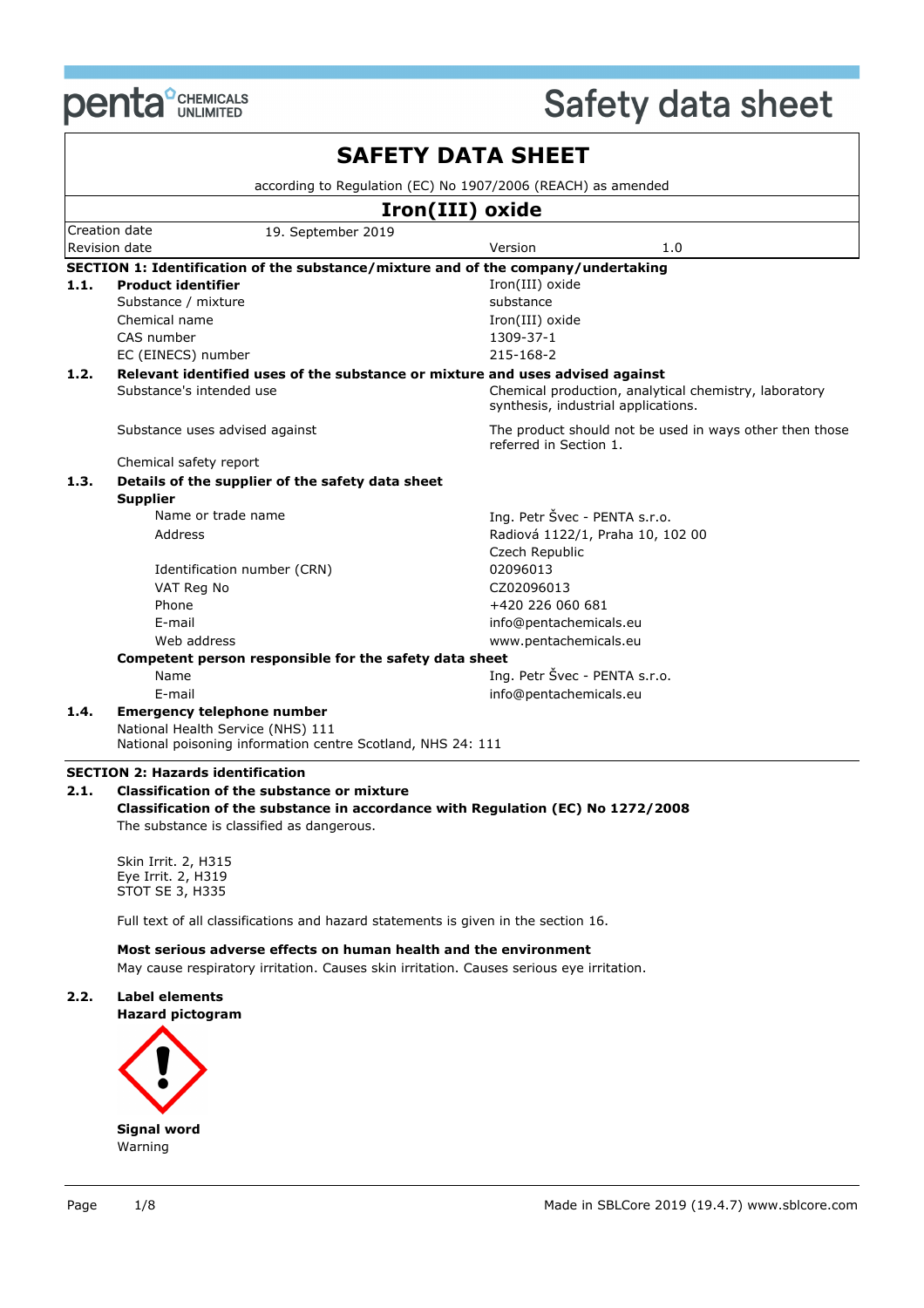

# **SAFETY DATA SHEET**

according to Regulation (EC) No 1907/2006 (REACH) as amended

| Iron(III) oxide                                                        |                                                                                                                                     |         |     |  |  |
|------------------------------------------------------------------------|-------------------------------------------------------------------------------------------------------------------------------------|---------|-----|--|--|
| Creation date                                                          | 19. September 2019                                                                                                                  |         |     |  |  |
| Revision date                                                          |                                                                                                                                     | Version | 1.0 |  |  |
| Dangerous substance                                                    |                                                                                                                                     |         |     |  |  |
|                                                                        | Iron(III) oxide (EC: 215-168-2; CAS: 1309-37-1)                                                                                     |         |     |  |  |
| <b>Hazard statements</b>                                               |                                                                                                                                     |         |     |  |  |
| H315                                                                   | Causes skin irritation.                                                                                                             |         |     |  |  |
| H319                                                                   | Causes serious eye irritation.                                                                                                      |         |     |  |  |
| H335                                                                   | May cause respiratory irritation.                                                                                                   |         |     |  |  |
| <b>Precautionary statements</b>                                        |                                                                                                                                     |         |     |  |  |
| P305+P351+P338                                                         | IF IN EYES: Rinse cautiously with water for several minutes. Remove contact lenses, if<br>present and easy to do. Continue rinsing. |         |     |  |  |
| If eye irritation persists: Get medical advice/attention.<br>P337+P313 |                                                                                                                                     |         |     |  |  |

#### **2.3. Other hazards**

Substance does not meet the criteria for PBT or vPvB in accordance with Annex XIII of Regulation (EC) No. 1907/2006 (REACH) as amended.

#### **SECTION 3: Composition/information on ingredients**

#### **3.1. Substances**

#### **Chemical characterization**

The substance specified below.

| Identification numbers          | Substance name                              | Content<br>in $%$<br>weight | Classification according to<br>Regulation (EC) No 1272/2008  | Note. |
|---------------------------------|---------------------------------------------|-----------------------------|--------------------------------------------------------------|-------|
| CAS: 1309-37-1<br>EC: 215-168-2 | substance main component<br>Iron(III) oxide | >99                         | Skin Irrit. 2, H315<br>Eye Irrit. 2, H319<br>STOT SE 3, H335 |       |

Full text of all classifications and hazard statements is given in the section 16.

#### **SECTION 4: First aid measures**

#### **4.1. Description of first aid measures**

Take care of your own safety. If any health problems are manifested or if in doubt, inform a doctor and show him information from this safety data sheet. If unconscious, put the person in the stabilized (recovery) position on his side with his head slightly bent backwards and make sure that airways are free; never induce vomiting. If the person vomits by himself, make sure that the vomit is not inhaled. In life threatening conditions first of all provide resuscitation of the affected person and ensure medical assistance. Respiratory arrest - provide artificial respiration immediately. Cardiac arrest - provide indirect cardiac massage immediately.

#### **If inhaled**

Terminate the exposure immediately; move the affected person to fresh air. Protect the person against growing cold. Provide medical treatment if irritation, dyspnoea or other symptoms persist.

#### **If on skin**

Remove contaminated clothes. Wash the affected area with plenty of water, lukewarm if possible. Soap, soap solution or shampoo should be used if there is no skin injury. Provide medical treatment if skin irritation persists.

#### **If in eyes**

Rinse eyes immediately with a flow of running water, open the eyelids (also using force if needed); remove contact lenses immediately if worn by the affected person. Rinsing should continue at least for 10 minutes. Provide medical treatment, specialized if possible.

#### **If swallowed**

DO NOT INDUCE VOMITING! Rinse out the mouth with water and provide 2-5 dL of water. Provide medical treatment if the person has any health problems.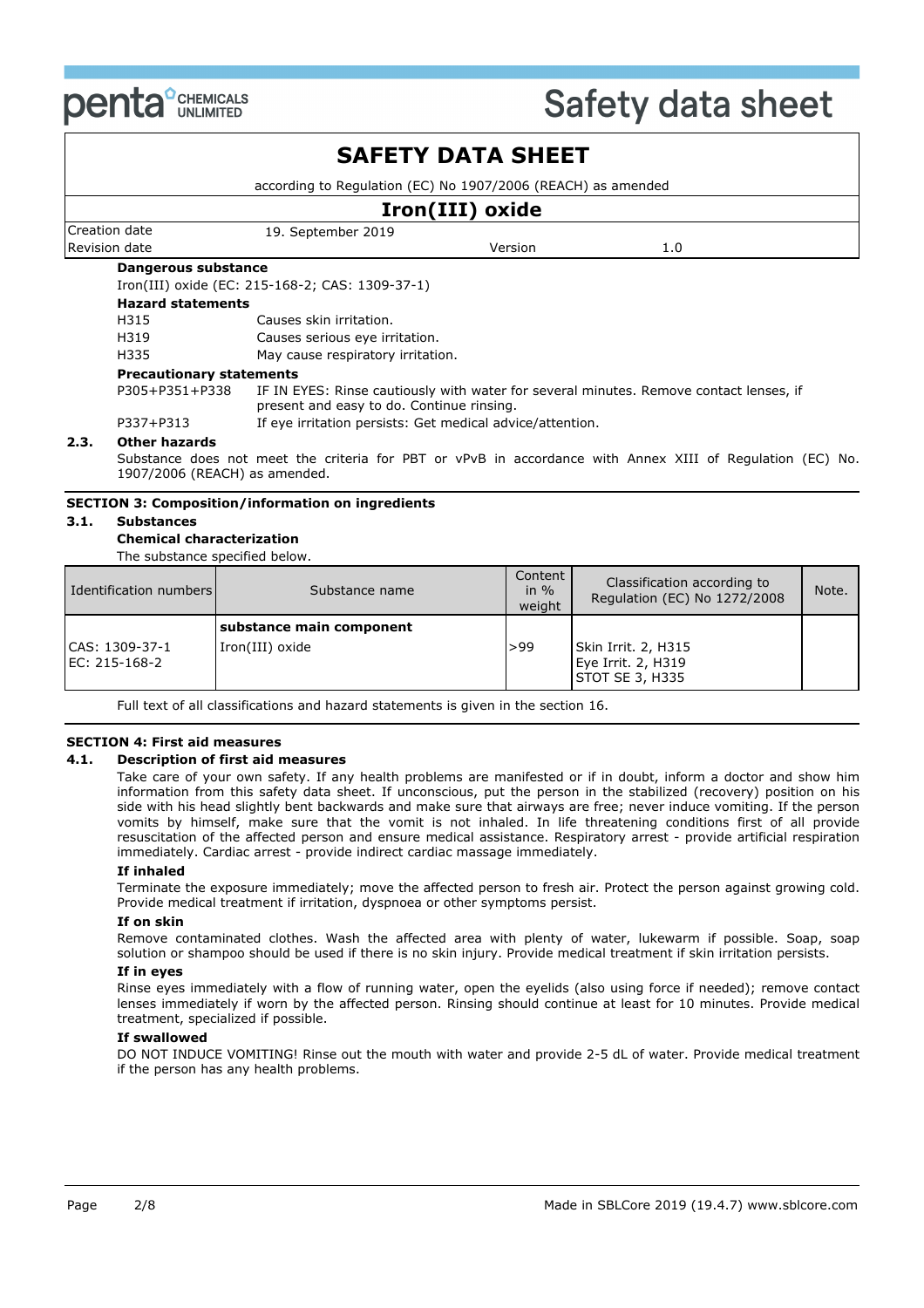

## Creation date 19. September 2019 Revision date **Version** 2.0 **SAFETY DATA SHEET** according to Regulation (EC) No 1907/2006 (REACH) as amended **Iron(III) oxide 4.2. Most important symptoms and effects, both acute and delayed If inhaled** May cause respiratory irritation. **If on skin** Causes skin irritation. **If in eyes** Causes serious eye irritation. **If swallowed** Irritation, nausea. **4.3. Indication of any immediate medical attention and special treatment needed** Symptomatic treatment. **SECTION 5: Firefighting measures 5.1. Extinguishing media Suitable extinguishing media** Alcohol-resistant foam, carbon dioxide, powder, water spray jet, water mist. **Unsuitable extinguishing media**

Water - full jet.

#### **5.2. Special hazards arising from the substance or mixture**

In the event of fire, carbon monoxide, carbon dioxide and other toxic gases may arise. Inhalation of hazardous degradation (pyrolysis) products may cause serious health damage.

#### **5.3. Advice for firefighters**

Self-Contained Breathing Apparatus (SCBA) with a chemical protection suit only where personal (close) contact is likely. Use a self-contained breathing apparatus and full-body protective clothing. Do not allow run-off of contaminated fire extinguishing material to enter drains or surface and ground water.

#### **SECTION 6: Accidental release measures**

#### **6.1. Personal precautions, protective equipment and emergency procedures**

Use personal protective equipment for work. Follow the instructions in the Sections 7 and 8. Do not inhale dust. Prevent contact with skin and eyes.

# **6.2. Environmental precautions**

Prevent contamination of the soil and entering surface or ground water.

### **6.3. Methods and material for containment and cleaning up**

Place the product mechanically in an appropriate manner. Dispose of the collected material according to the instructions in the section 13.

**6.4. Reference to other sections** See the Section 7, 8 and 13.

#### **SECTION 7: Handling and storage**

#### **7.1. Precautions for safe handling**

Do not inhale dust. Prevent contact with skin and eyes. Wash hands and exposed parts of the body thoroughly after handling. Use only outdoors or in a well-ventilated area. Use personal protective equipment as per Section 8. Observe valid legal regulations on safety and health protection.

- **7.2. Conditions for safe storage, including any incompatibilities**
- Store in tightly closed containers in cold, dry and well ventilated areas designated for this purpose. Store locked up. Keep container tightly closed.

#### **7.3. Specific end use(s)** not available

### **SECTION 8: Exposure controls/personal protection**

#### **8.1. Control parameters**

none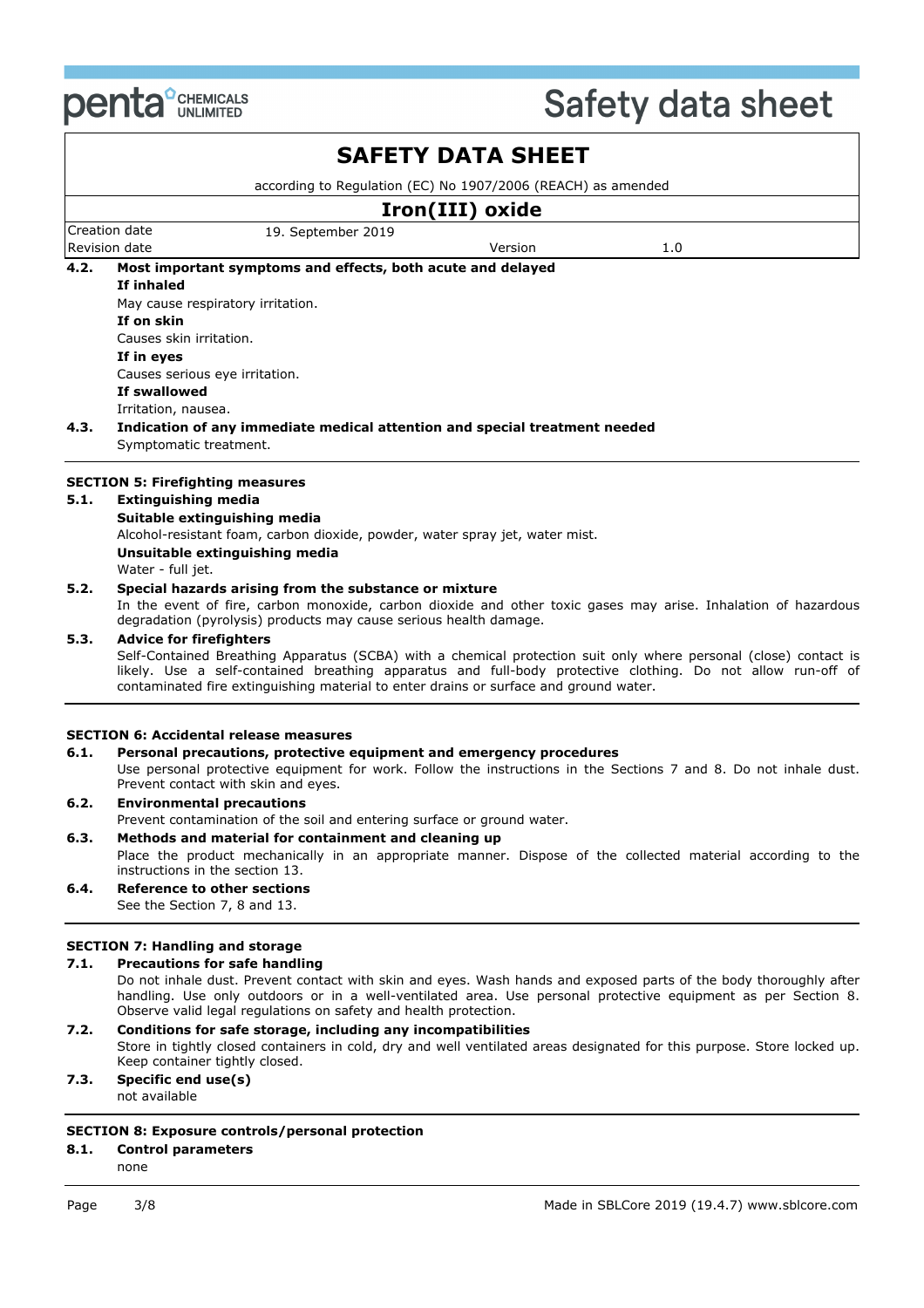

# **SAFETY DATA SHEET**

according to Regulation (EC) No 1907/2006 (REACH) as amended

| Iron(III) oxide |                    |         |  |  |
|-----------------|--------------------|---------|--|--|
| Creation date   | 19. September 2019 |         |  |  |
| Revision date   |                    | Version |  |  |

#### **8.2. Exposure controls**

Follow the usual measures intended for health protection at work and especially for good ventilation. This can be achieved only by local suction or efficient general ventilation. If exposure limits cannot be observed in this mode, suitable protection of airways must be used. Do not eat, drink and smoke during work. Wash your hands thoroughly with water and soap after work and before breaks for a meal and rest.

#### **Eye/face protection**

Protective goggles.

#### **Skin protection**

Hand protection: Protective gloves resistant to the product. When choosing appropriate thickness, material and permeability of the gloves, observe recommendations of their particular manufacturer. Observe other recommendations of the manufacturer. Other protection: protective workwear. Contaminated skin should be washed thoroughly.

#### **Respiratory protection**

Half-mask with anti-dust filter when the exposition limits of substances are exceeded or in the location with insufficient ventilation.

#### **Thermal hazard**

Not available.

#### **Environmental exposure controls**

Observe usual measures for protection of the environment, see Section 6.2.

#### **SECTION 9: Physical and chemical properties**

#### **9.1. Information on basic physical and chemical properties**

| Appearance                                   |                                 |
|----------------------------------------------|---------------------------------|
| Physical state                               | solid at 20°C                   |
| color                                        | red                             |
| Odour                                        | specific                        |
| Odour threshold                              | data not available              |
| рH                                           | 1 (undiluted)                   |
| Melting point/freezing point                 | 2849 °C                         |
| Initial boiling point and boiling range      | data not available              |
| Flash point                                  | data not available              |
| Evaporation rate                             | data not available              |
| Flammability (solid, gas)                    | The product is non-flammable.   |
| Upper/lower flammability or explosive limits |                                 |
| flammability limits                          | data not available              |
| explosive limits                             | data not available              |
| Vapour pressure                              | data not available              |
| Vapour density                               | data not available              |
| Relative density                             | data not available              |
| Solubility(ies)                              |                                 |
| solubility in water                          | data not available              |
| solubility in fats                           | data not available              |
| Partition coefficient: n-octanol/water       | data not available              |
| Auto-ignition temperature                    | data not available              |
| Decomposition temperature                    | data not available              |
| Viscosity                                    | data not available              |
| <b>Explosive properties</b>                  | data not available              |
| Oxidising properties                         | data not available              |
| <b>Other information</b>                     |                                 |
| Density                                      | 5.24 g/cm <sup>3</sup> at 20 °C |
| ignition temperature                         | data not available              |
|                                              |                                 |

**9.2.**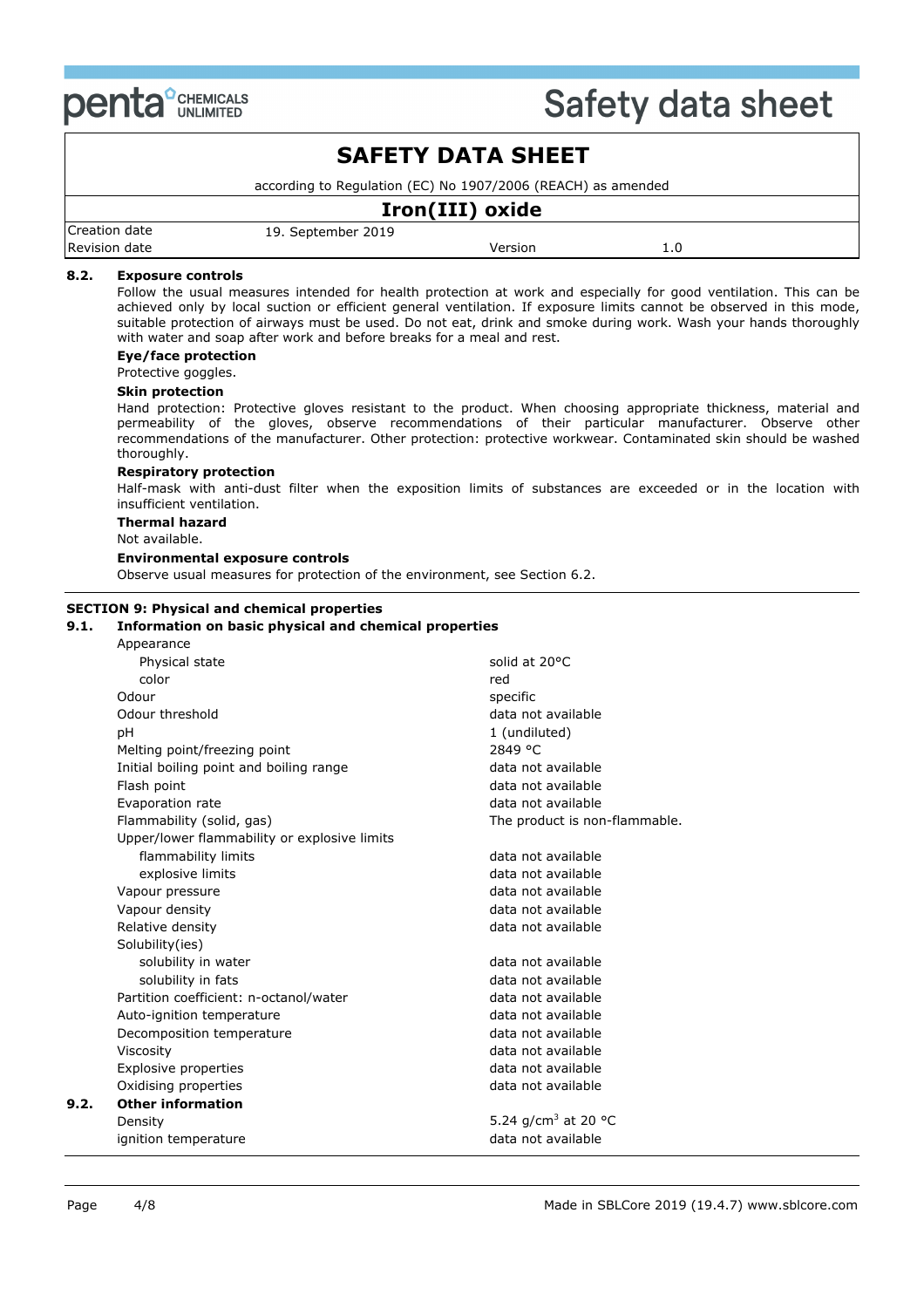

| <b>SAFETY DATA SHEET</b>                                     |                                                                                                                                               |  |  |  |  |  |
|--------------------------------------------------------------|-----------------------------------------------------------------------------------------------------------------------------------------------|--|--|--|--|--|
| according to Regulation (EC) No 1907/2006 (REACH) as amended |                                                                                                                                               |  |  |  |  |  |
|                                                              | Iron(III) oxide                                                                                                                               |  |  |  |  |  |
|                                                              | Creation date<br>19. September 2019                                                                                                           |  |  |  |  |  |
|                                                              | Revision date<br>Version<br>1.0                                                                                                               |  |  |  |  |  |
|                                                              | <b>SECTION 10: Stability and reactivity</b>                                                                                                   |  |  |  |  |  |
|                                                              | 10.1. Reactivity                                                                                                                              |  |  |  |  |  |
|                                                              | The substance is non-flammable.                                                                                                               |  |  |  |  |  |
|                                                              | 10.2. Chemical stability                                                                                                                      |  |  |  |  |  |
|                                                              | The product is stable under normal conditions.<br>10.3. Possibility of hazardous reactions                                                    |  |  |  |  |  |
|                                                              | Unknown.                                                                                                                                      |  |  |  |  |  |
|                                                              | 10.4. Conditions to avoid                                                                                                                     |  |  |  |  |  |
|                                                              | The product is stable and no degradation occurs under normal use. Protect against flames, sparks, overheating and<br>against frost.           |  |  |  |  |  |
|                                                              | 10.5. Incompatible materials                                                                                                                  |  |  |  |  |  |
|                                                              | Protect against strong acids, bases and oxidizing agents.                                                                                     |  |  |  |  |  |
| 10.6.                                                        | <b>Hazardous decomposition products</b>                                                                                                       |  |  |  |  |  |
|                                                              | Not developed under normal uses. Dangerous outcomes such as carbon monoxide and carbon dioxide are formed at<br>high temperature and in fire. |  |  |  |  |  |
|                                                              |                                                                                                                                               |  |  |  |  |  |
|                                                              | <b>SECTION 11: Toxicological information</b>                                                                                                  |  |  |  |  |  |
|                                                              | 11.1. Information on toxicological effects                                                                                                    |  |  |  |  |  |
|                                                              | No toxicological data is available for the substance.                                                                                         |  |  |  |  |  |
|                                                              |                                                                                                                                               |  |  |  |  |  |
|                                                              | <b>Acute toxicity</b>                                                                                                                         |  |  |  |  |  |
|                                                              | Based on available data the classification criteria are not met.                                                                              |  |  |  |  |  |
|                                                              | Skin corrosion/irritation                                                                                                                     |  |  |  |  |  |
|                                                              | Causes skin irritation.                                                                                                                       |  |  |  |  |  |
|                                                              |                                                                                                                                               |  |  |  |  |  |
|                                                              | Serious eye damage/irritation                                                                                                                 |  |  |  |  |  |
|                                                              | Causes serious eye irritation.                                                                                                                |  |  |  |  |  |
|                                                              |                                                                                                                                               |  |  |  |  |  |
|                                                              | Respiratory or skin sensitisation                                                                                                             |  |  |  |  |  |
|                                                              | Based on available data the classification criteria are not met.                                                                              |  |  |  |  |  |
|                                                              | <b>Germ cell mutagenicity</b>                                                                                                                 |  |  |  |  |  |
|                                                              | Based on available data the classification criteria are not met.                                                                              |  |  |  |  |  |
|                                                              |                                                                                                                                               |  |  |  |  |  |
|                                                              | Carcinogenicity                                                                                                                               |  |  |  |  |  |
|                                                              | Based on available data the classification criteria are not met.                                                                              |  |  |  |  |  |
|                                                              |                                                                                                                                               |  |  |  |  |  |
|                                                              | <b>Reproductive toxicity</b>                                                                                                                  |  |  |  |  |  |
|                                                              | Based on available data the classification criteria are not met.                                                                              |  |  |  |  |  |
|                                                              | Toxicity for specific target organ - single exposure                                                                                          |  |  |  |  |  |
|                                                              | May cause respiratory irritation.                                                                                                             |  |  |  |  |  |
|                                                              |                                                                                                                                               |  |  |  |  |  |
|                                                              | Toxicity for specific target organ - repeated exposure                                                                                        |  |  |  |  |  |
|                                                              | Based on available data the classification criteria are not met.                                                                              |  |  |  |  |  |
|                                                              |                                                                                                                                               |  |  |  |  |  |
|                                                              | <b>Aspiration hazard</b>                                                                                                                      |  |  |  |  |  |
|                                                              | Based on available data the classification criteria are not met.                                                                              |  |  |  |  |  |
|                                                              |                                                                                                                                               |  |  |  |  |  |

#### **SECTION 12: Ecological information 12.1. Toxicity**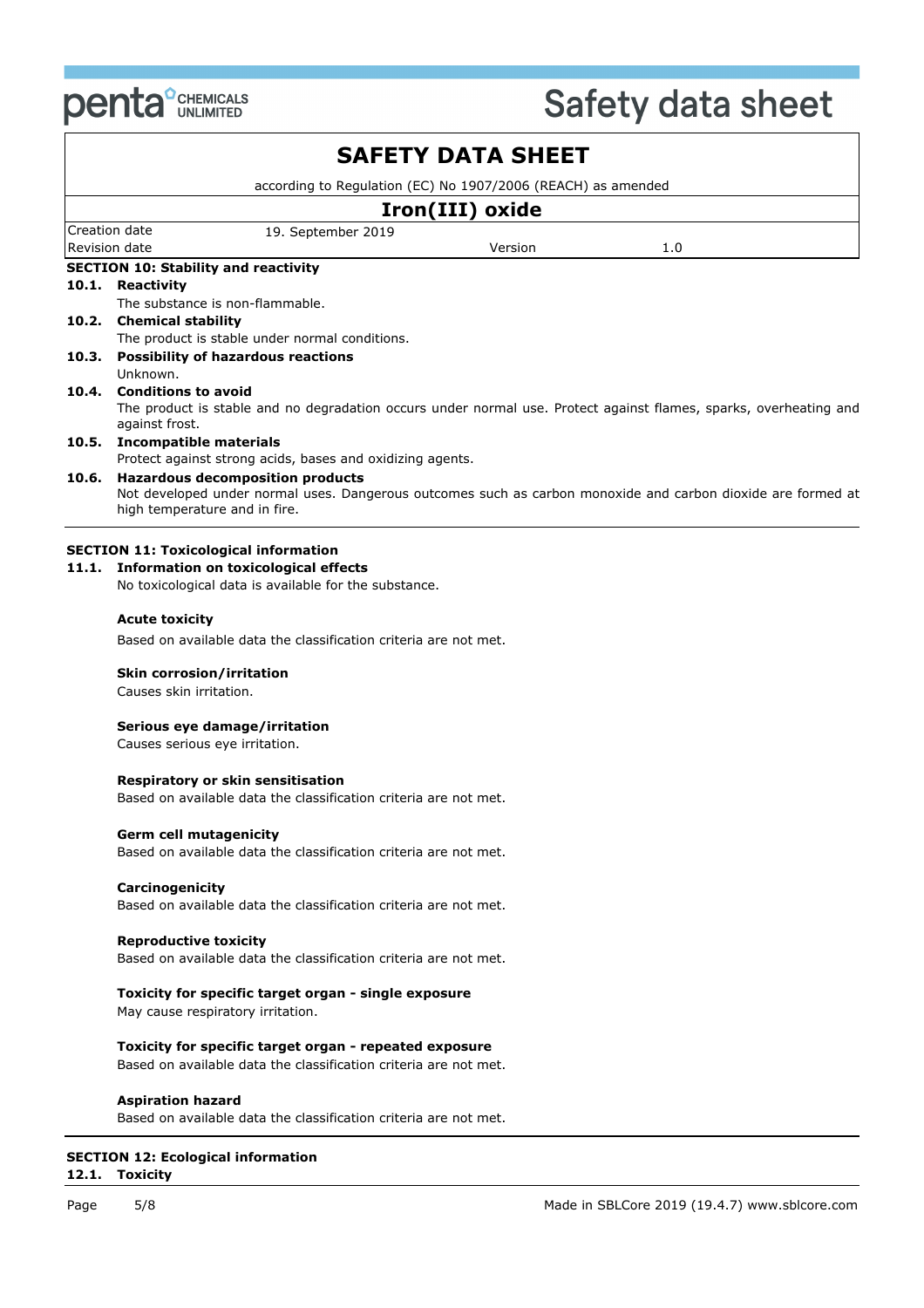

# **SAFETY DATA SHEET**

according to Regulation (EC) No 1907/2006 (REACH) as amended

### Creation date 19. September 2019 Revision date Version 1.0 **Iron(III) oxide**

### **Acute toxicity**

Based on available data the classification criteria are not met.

- **12.2. Persistence and degradability**
- Data not available.
- **12.3. Bioaccumulative potential** Not available.

#### **12.4. Mobility in soil** Not available.

### **12.5. Results of PBT and vPvB assessment**

Product does not contain any substance meeting the criteria for PBT or vPvB in accordance with the Annex XIII of Regulation (EC) No 1907/2006 (REACH) as amended.

### **12.6. Other adverse effects**

Not available.

#### **SECTION 13: Disposal considerations**

#### **13.1. Waste treatment methods**

Hazard of environmental contamination; dispose of the waste in accordance with the local and/or national regulations. Proceed in accordance with valid regulations on waste disposal. Any unused product and contaminated packaging should be put in labelled containers for waste collection and submitted for disposal to a person authorised for waste removal (a specialized company) that is entitled for such activity. Do not empty unused product in drainage systems. The product must not be disposed of with municipal waste. Empty containers may be used at waste incinerators to produce energy or deposited in a dump with appropriate classification. Perfectly cleaned containers can be submitted for recycling.

#### **Waste management legislation**

Directive 2008/98/EC of the European Parliament and of the Council of 19 November 2008 on waste, as amended. Decision 2000/532/EC establishing a list of wastes, as amended.

### **SECTION 14: Transport information**

### **14.1. UN number**

- Not subject to ADR
- **14.2. UN proper shipping name** not available
- **14.3. Transport hazard class(es)**
- not available **14.4. Packing group** not available
- **14.5. Environmental hazards** not available
- **14.6. Special precautions for user** Reference in the Sections 4 to 8.
- **14.7. Transport in bulk according to Annex II of Marpol and the IBC Code** not available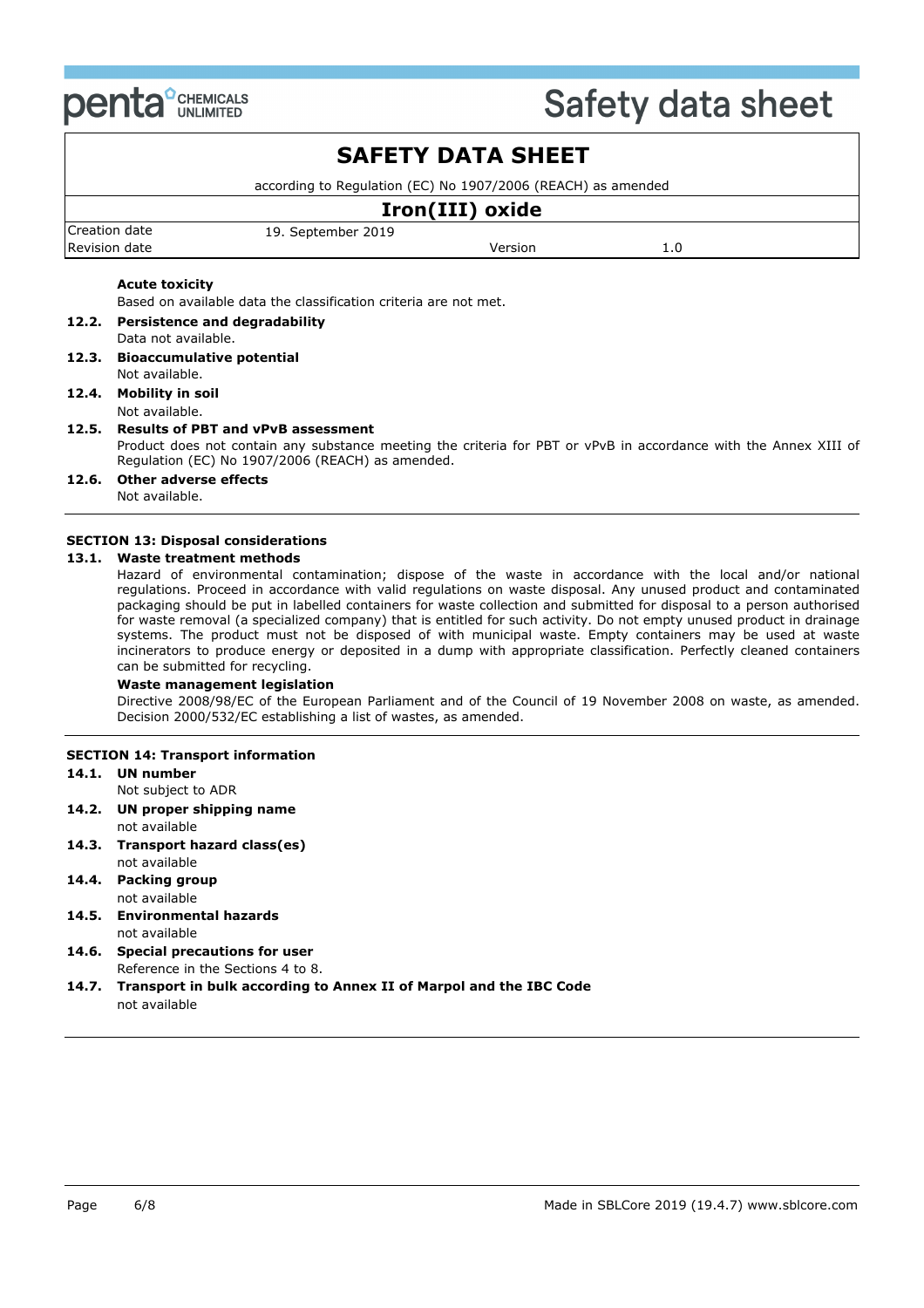

| <b>SAFETY DATA SHEET</b><br>according to Regulation (EC) No 1907/2006 (REACH) as amended<br>Iron(III) oxide |  |  |  |  |                                 |                    |  |  |  |
|-------------------------------------------------------------------------------------------------------------|--|--|--|--|---------------------------------|--------------------|--|--|--|
|                                                                                                             |  |  |  |  | Creation date                   | 19. September 2019 |  |  |  |
|                                                                                                             |  |  |  |  | Revision date<br>Version<br>1.0 |                    |  |  |  |
| <b>SECTION 15: Regulatory information</b>                                                                   |  |  |  |  |                                 |                    |  |  |  |

#### **15.1. Safety, health and environmental regulations/legislation specific for the substance or mixture**

Regulation (EC) No. 1907/2006 of the European Parliament and of the Council of 18th December 2006 concerning the Registration, Evaluation, Authorisation and Restriction of Chemicals (REACH), establishing the European Chemicals Agency, amending Directive 1999/45/EC and repealing Council Regulation (EEC) No. 793/93 and Commission Regulation (EC) No. 1488/94 as well as Council Directive 76/769/EEC and Commission Directives 91/155/EEC, 93/67/EEC, 93/105/EC and 2000/21/EC, as amended. Regulation (EC) No. 1272/2008 of the European Parliament and of the Council of 16th December 2008 on classification, labelling and packaging of substances and mixtures, amending and repealing Directives 67/548/EEC and 1999/45/EC, and amending Regulation (EC) No. 1907/2006, as amended.

#### **15.2. Chemical safety assessment**

not available

## **SECTION 16: Other information**

|                                           | A list of standard risk phrases used in the safety data sheet                                                                                                                                                                   |  |  |  |  |
|-------------------------------------------|---------------------------------------------------------------------------------------------------------------------------------------------------------------------------------------------------------------------------------|--|--|--|--|
| H315                                      | Causes skin irritation.                                                                                                                                                                                                         |  |  |  |  |
| H319                                      | Causes serious eye irritation.                                                                                                                                                                                                  |  |  |  |  |
| H335<br>May cause respiratory irritation. |                                                                                                                                                                                                                                 |  |  |  |  |
|                                           | Guidelines for safe handling used in the safety data sheet                                                                                                                                                                      |  |  |  |  |
| P305+P351+P338                            | IF IN EYES: Rinse cautiously with water for several minutes. Remove contact lenses, if<br>present and easy to do. Continue rinsing.                                                                                             |  |  |  |  |
| P337+P313                                 | If eye irritation persists: Get medical advice/attention.                                                                                                                                                                       |  |  |  |  |
|                                           | Other important information about human health protection                                                                                                                                                                       |  |  |  |  |
|                                           | The product must not be - unless specifically approved by the manufacturer/importer - used for purposes other than<br>as per the Section 1. The user is responsible for adherence to all related health protection regulations. |  |  |  |  |
|                                           | Key to abbreviations and acronyms used in the safety data sheet                                                                                                                                                                 |  |  |  |  |
| ADR                                       | European agreement concerning the international carriage of dangerous goods by road                                                                                                                                             |  |  |  |  |
| <b>BCF</b>                                | <b>Bioconcentration Factor</b>                                                                                                                                                                                                  |  |  |  |  |
| <b>CAS</b>                                | <b>Chemical Abstracts Service</b>                                                                                                                                                                                               |  |  |  |  |
| <b>CLP</b>                                | Regulation (EC) No 1272/2008 on classification, labelling and packaging of substance and<br>mixtures                                                                                                                            |  |  |  |  |
| DNEL                                      | Derived no-effect level                                                                                                                                                                                                         |  |  |  |  |
| <b>EC</b>                                 | Identification code for each substance listed in EINECS                                                                                                                                                                         |  |  |  |  |
| <b>EC50</b>                               | Concentration of a substance when it is affected 50% of the population                                                                                                                                                          |  |  |  |  |
| <b>EINECS</b>                             | European Inventory of Existing Commercial Chemical Substances                                                                                                                                                                   |  |  |  |  |
| EmS                                       | Emergency plan                                                                                                                                                                                                                  |  |  |  |  |
| EU                                        | European Union                                                                                                                                                                                                                  |  |  |  |  |
| <b>IATA</b>                               | International Air Transport Association                                                                                                                                                                                         |  |  |  |  |
| IBC                                       | International Code For The Construction And Equipment of Ships Carrying Dangerous<br>Chemicals                                                                                                                                  |  |  |  |  |
| <b>IC50</b>                               | Concentration causing 50% blockade                                                                                                                                                                                              |  |  |  |  |
| <b>ICAO</b>                               | <b>International Civil Aviation Organization</b>                                                                                                                                                                                |  |  |  |  |
| <b>IMDG</b>                               | <b>International Maritime Dangerous Goods</b>                                                                                                                                                                                   |  |  |  |  |
| INCI                                      | International Nomenclature of Cosmetic Ingredients                                                                                                                                                                              |  |  |  |  |
| ISO                                       | International Organization for Standardization                                                                                                                                                                                  |  |  |  |  |
| <b>IUPAC</b>                              | International Union of Pure and Applied Chemistry                                                                                                                                                                               |  |  |  |  |
| <b>LC50</b>                               | Lethal concentration of a substance in which it can be expected death of 50% of the<br>population                                                                                                                               |  |  |  |  |
| LD50                                      | Lethal dose of a substance in which it can be expected death of 50% of the population                                                                                                                                           |  |  |  |  |
| LOAEC                                     | Lowest observed adverse effect concentration                                                                                                                                                                                    |  |  |  |  |
| <b>LOAEL</b>                              | Lowest observed adverse effect level                                                                                                                                                                                            |  |  |  |  |
| log Kow                                   | Octanol-water partition coefficient                                                                                                                                                                                             |  |  |  |  |
| <b>MARPOL</b>                             | International Convention for the Prevention of Pollution From Ships                                                                                                                                                             |  |  |  |  |